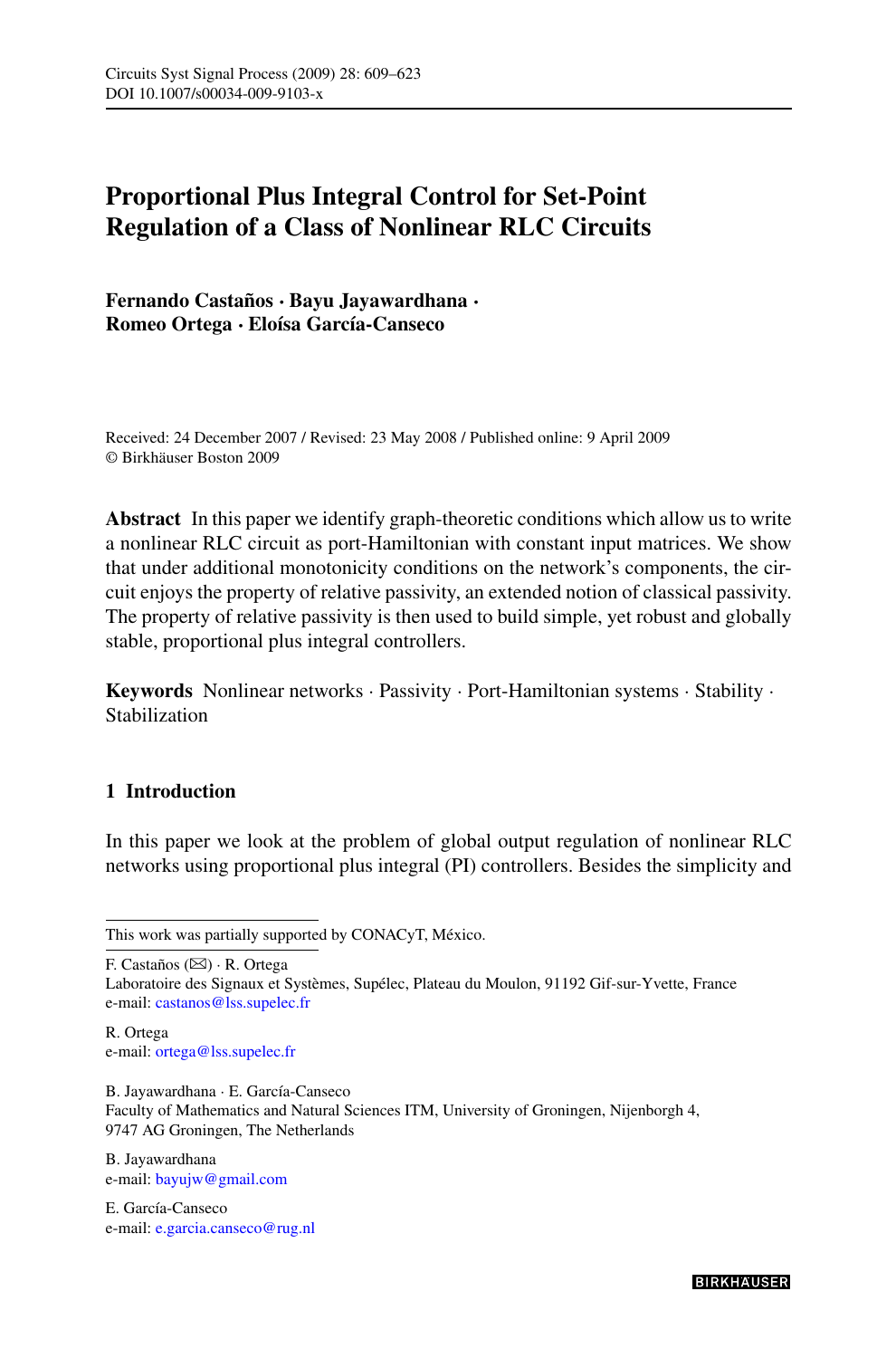<span id="page-1-0"></span>widespread popularity of these controllers, it is well known that PI control is robust *vis-à-vis* parameter uncertainty—due to the integral action that is necessary to reject constant disturbances, even in the nonlinear context [\[5](#page-13-0)]. The main contribution of this paper is to show that for a large class of nonlinear RLC circuits with regulated voltage and current sources, we can exploit the property of passivity to ensure that the problem in question can be solved with a simple PI controller around the sources' port variables. This work is a sequel of [[14](#page-14-0)], where we investigated the important property of *relative passivity* of general nonlinear systems and applied it to PI stabilization of a restricted class of RLC circuits.

In this paper we show that a very large class of nonlinear RLC circuits enjoys the relative passivity property and can, therefore, be stabilized via PI control. In particular, the class admits a network fully consisting of nonlinear inductors, nonlinear capacitors and nonlinear resistors. The ferroelectric ceramic capacitor model used in [[12\]](#page-14-0) is an example of nonlinear capacitors that are admissible in our circuits. The nonlinear inductor model studied in [[11\]](#page-14-0) for main harmonic reduction circuits also satisfies our assumptions. Another admissible and popular nonlinear element is a transformer with nonlinear self-inductance and mutual inductance.

Instrumental for this work is the use of port-Hamiltonian models to describe the RLC networks. This allows us to establish in a straightforward manner the property of relative passivity and identify some additional assumptions on the characteristic functions of the circuit elements that are sufficient to make the stability result global.

The search for energy- (and power-) based Hamiltonian models for physical systems with external ports and (possibly nonlinear) dissipation is interesting in its own right, and it has attracted considerable attention in the last decades. One way to obtain such models is to start from a Brayton–Moser [[3,](#page-13-0) [4\]](#page-13-0) or a Lagrangian formulation and then perform the necessary transformations to arrive at a Hamiltonian description [[2,](#page-13-0) [8\]](#page-14-0). A critical assumption in this procedure is that the characteristics of the network components are bijective. To avoid this limitation we prefer, in the spirit of network modeling, to proceed from the port-Hamiltonian lossless models of [[18\]](#page-14-0), see also [[1\]](#page-13-0), and add the required sources and dissipation terminations.

### **2 Port-Hamiltonian Formulation of Nonlinear RLC Networks**

The purpose of this section is to set the energy-based models that will be central in the subsequent analysis. A direct constructive method for obtaining Hamiltonian models for LC circuits has been proposed in [[1\]](#page-13-0). Following the suggestion of [[18\]](#page-14-0), in this section we extend this method by adding ports to account for voltage and current sources and resistive elements (the inclusion of resistive ports was independently proposed by B. Maschke and published in [\[17](#page-14-0)] without a proof). This is shown in Fig. [1](#page-2-0).

We consider RLC networks satisfying the following assumptions.

**Assumption 2.1** Capacitors are charge controlled and inductors are flux controlled with characteristics given by

$$
v_{\mathbf{q}} = \hat{v}_{\mathbf{q}}(q) \quad \text{and} \quad i_{\phi} = \hat{i}_{\phi}(\phi), \tag{2.1}
$$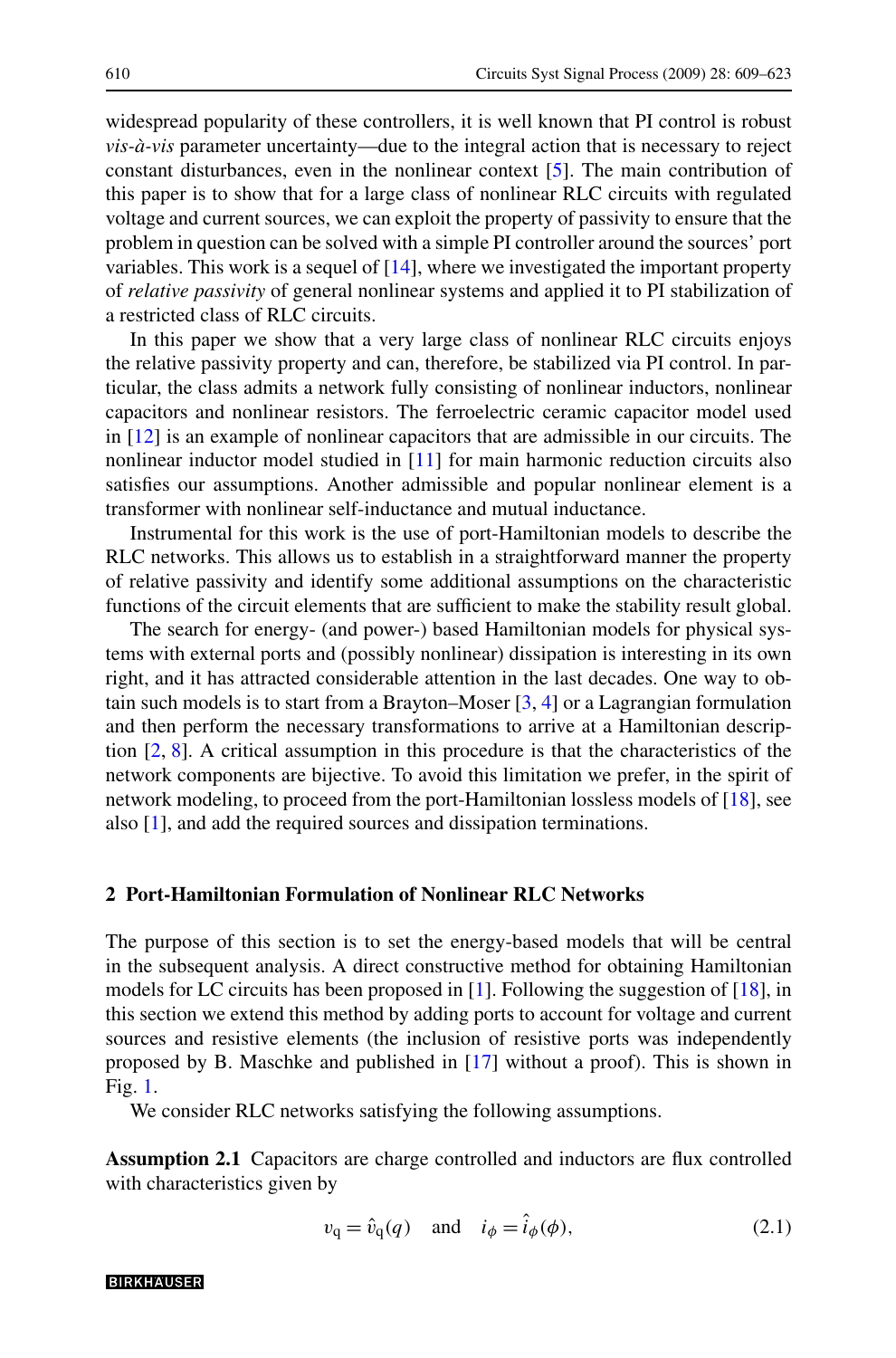<span id="page-2-0"></span>

**Fig. 1** An RLC network with sources and dissipation elements viewed as ports

where  $q, v_q \in \mathbb{R}^{n_q}$  are the capacitors' charges and voltages, and  $\phi$ ,  $i_{\phi} \in \mathbb{R}^{n_{\phi}}$  are the inductors' fluxes and currents. Furthermore,  $\hat{v}_q(q)$  and  $\hat{i}_{\phi}(\phi)$  have symmetric Jacobians—that is, they are gradients of scalar functions.

*Remark 2.2* The vector-valued model  $(2.1)$  is not restricted to 2-terminal components only; it can describe 4-terminal elements as well, such as nonlinear transformers.

The first condition of the assumption allows us to write the electric and magnetic energies as functions of *q* and *φ*, i.e.,

$$
\mathcal{E}_{q}(q) = \int_{0}^{q} \hat{v}_{q}^{\top}(\tau) d\tau + \mathcal{E}_{q}(0) \quad \text{and} \quad \mathcal{E}_{\phi}(\phi) = \int_{0}^{\phi} \hat{i}_{\phi}^{\top}(\tau) d\tau + \mathcal{E}_{\phi}(0), \tag{2.2}
$$

while the second one guarantees that these functions do not depend on the integration path. This is of course automatically satisfied if the energy-storing elements are all single-port. To define the rest of the network components we denote by

$$
v_{\rm ic} = \hat{v}_{\rm ic}(i_{\rm ic}), \quad i_{\rm ic}, v_{\rm ic} \in \mathbb{R}^{n_{\rm ic}}
$$
 (2.3)

and

$$
i_{\rm vc} = \hat{i}_{\rm vc}(v_{\rm vc}), \quad v_{\rm vc}, i_{\rm vc} \in \mathbb{R}^{n_{\rm vc}} \tag{2.4}
$$

the current and voltage controlled resistors. Time-varying voltage and current sources are represented by  $v_{\text{vs}} \in \mathbb{R}^{n_{\text{vs}}}$  and  $i_{\text{is}} \in \mathbb{R}^{n_{\text{is}}}$  respectively.

**Assumption 2.3** The graph G associated to the network has a tree  $T$  containing all capacitors, voltage sources and current controlled resistors. For future reference, denote by  $\mathcal L$  the set of links corresponding to  $\mathcal T$ .

This assumption excludes loops formed exclusively by capacitors and/or voltage sources as well as cut sets formed exclusively by inductors and/or current sources.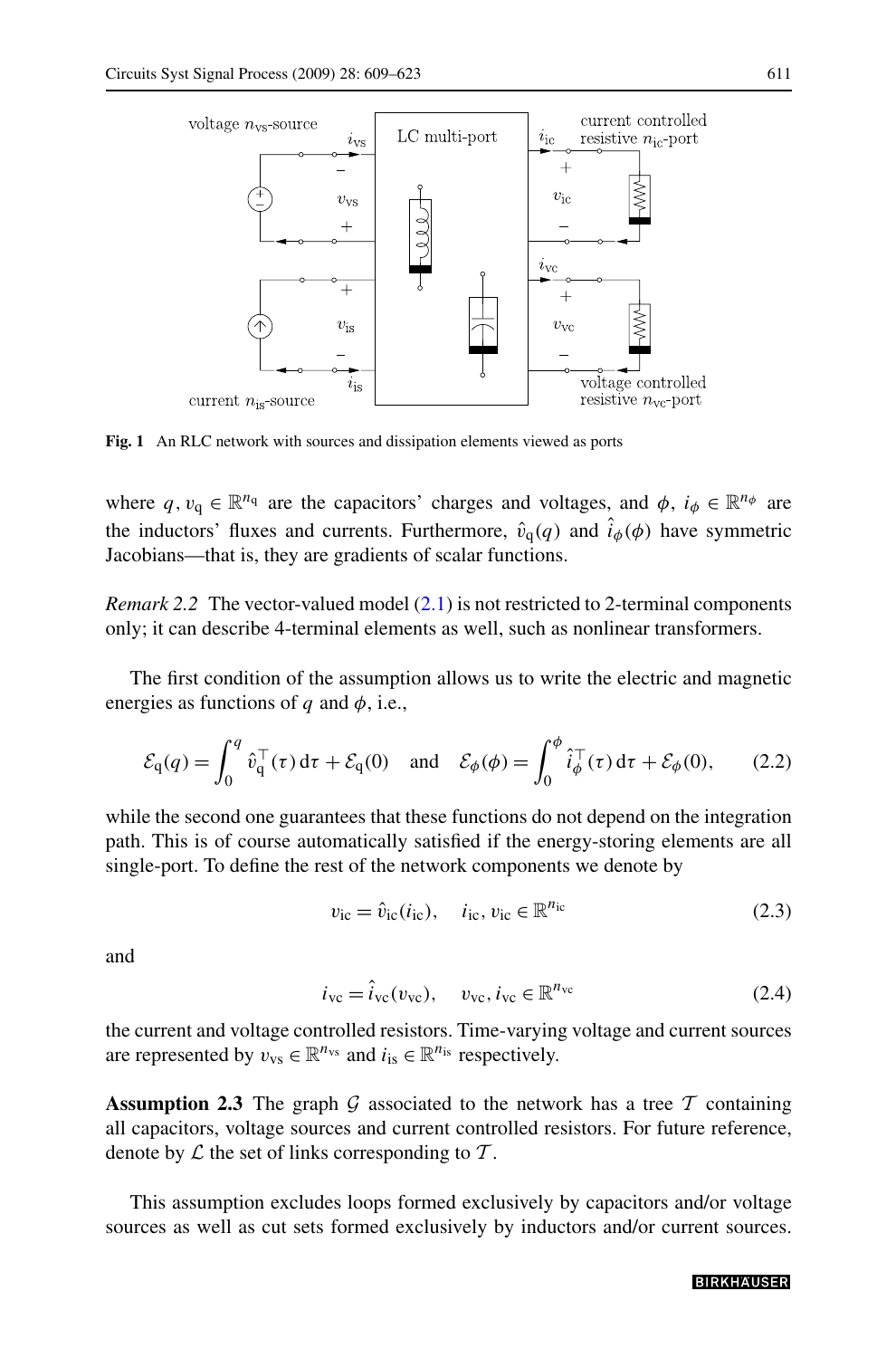<span id="page-3-0"></span>This in turn means that we can choose  $\phi$ ,  $q$ ,  $v_{vs}$  and  $i_{is}$  independently without violating Kirchhoff's laws.

It is possible to write Kirchhoff's voltage law in compact form as  $Bv = 0$ , where *B* is the fundamental loop matrix and *v* is the vector of branch voltages [\[9\]](#page-14-0). Moreover, if *v* is partitioned as  $v = \text{col}(v_L, v_T)$ , where  $v_L$  and  $v_T$  are the branch voltages of  $\mathcal L$ and T respectively, then *B* takes the form  $B = [I \ F]$  (with *I* and *F* of appropriate dimensions). If we further partition  $v_{\mathcal{L}}$ ,  $v_{\mathcal{T}}$  and *F* as

$$
v_{\mathcal{L}} = \begin{bmatrix} v_{\phi} \\ v_{\text{is}} \\ v_{\text{vc}} \end{bmatrix} = \begin{bmatrix} \dot{\phi} \\ v_{\text{is}} \\ v_{\text{vc}} \end{bmatrix}, \qquad v_{\mathcal{T}} = \begin{bmatrix} \hat{v}_{q}(q) \\ -v_{\text{vs}} \\ \hat{v}_{\text{ic}}(i_{\text{ic}}) \end{bmatrix}
$$
(2.5)

(the negative sign of the voltage sources indicates that voltage drops across these branches are opposite to current flow) and

$$
F = \begin{bmatrix} F_{\phi-q} & F_{\phi-\text{vs}} & F_{\phi-\text{ic}} \\ F_{\text{is}-q} & F_{\text{is}-\text{vs}} & F_{\text{is}-\text{ic}} \\ F_{\text{vc}-q} & F_{\text{vc}-\text{vs}} & F_{\text{vc}-\text{ic}} \end{bmatrix}
$$
(2.6)

then we can write

$$
\dot{\phi} = -F_{\phi-q}\hat{v}_q(q) + F_{\phi-\text{vs}}v_{\text{vs}} - F_{\phi-\text{ic}}\hat{v}_{\text{ic}}(i_{\text{ic}}),\tag{2.7a}
$$

$$
v_{\rm is} = -F_{\rm is-q}\hat{v}_{\rm q}(q) + F_{\rm is-vs}v_{\rm vs} - F_{\rm is-ic}\hat{v}_{\rm ic}(i_{\rm ic}),\tag{2.7b}
$$

$$
v_{\rm vc} = -F_{\rm vc-q} \hat{v}_{\rm q}(q) + F_{\rm vc-s} v_{\rm vs} - F_{\rm vc-i c} \hat{v}_{\rm ic}(i_{\rm ic}). \tag{2.7c}
$$

Similarly, we can partition the currents as  $i = col(i_{\mathcal{L}}, i_{\mathcal{T}})$  with

$$
i_{\mathcal{L}} = \begin{bmatrix} \hat{i}_{\phi}(\phi) \\ -i_{\text{is}} \\ \hat{i}_{\text{vc}}(v_{\text{vc}}) \end{bmatrix}, \qquad i_{\mathcal{T}} = \begin{bmatrix} i_{\text{q}} \\ i_{\text{vs}} \\ i_{\text{ic}} \end{bmatrix} = \begin{bmatrix} \dot{q} \\ i_{\text{vs}} \\ i_{\text{ic}} \end{bmatrix}
$$
(2.8)

and write Kirchhoff's current law as  $i = B^{\top}i_C$ . Simple matrix bookkeeping shows that

$$
\dot{q} = F_{\phi - q}^{\top} \hat{i}_{\phi}(\phi) - F_{\text{is}-q}^{\top} i_{\text{is}} + F_{\text{vc}-q}^{\top} \hat{i}_{\text{vc}}(v_{\text{vc}}),
$$
\n(2.9a)

$$
i_{\rm vs} = F_{\phi - \rm vs}^{\top} \hat{i}_{\phi}(\phi) - F_{\rm is - vs}^{\top} i_{\rm is} + F_{\rm vc - vs}^{\top} \hat{i}_{\rm vc}(\upsilon_{\rm vc}), \tag{2.9b}
$$

$$
i_{\rm ic} = F_{\phi - \rm ic}^{\rm T} \hat{i}_{\phi}(\phi) - F_{\rm is - \rm ic}^{\rm T} i_{\rm is} + F_{\rm vc - \rm ic}^{\rm T} \hat{i}_{\rm vc}(v_{\rm vc}). \tag{2.9c}
$$

Setting  $\mathcal{E} = \mathcal{E}_{\phi} + \mathcal{E}_{q}$  and noting that  $\hat{v}_{q}(q) = \nabla_{q} \mathcal{E}$  and  $\hat{i}_{\phi}(\phi) = \nabla_{\phi} \mathcal{E}$  we can write  $(2.7)$  and  $(2.9)$  as the port-Hamiltonian system  $[24]$  $[24]$ 

$$
\dot{x} = J \nabla_x \mathcal{E} + g_1 u_1 + g_2 u_2(y_2), \tag{2.10a}
$$

$$
y_1 = g_1^\top \nabla_x \mathcal{E} + h_{11} u_1 + h_{12} u_2(y_2), \tag{2.10b}
$$

$$
y_2 = -g_2^{\top} \nabla_x \mathcal{E} + h_{12}^{\top} u_1 + h_{22} u_2(y_2), \qquad (2.10c)
$$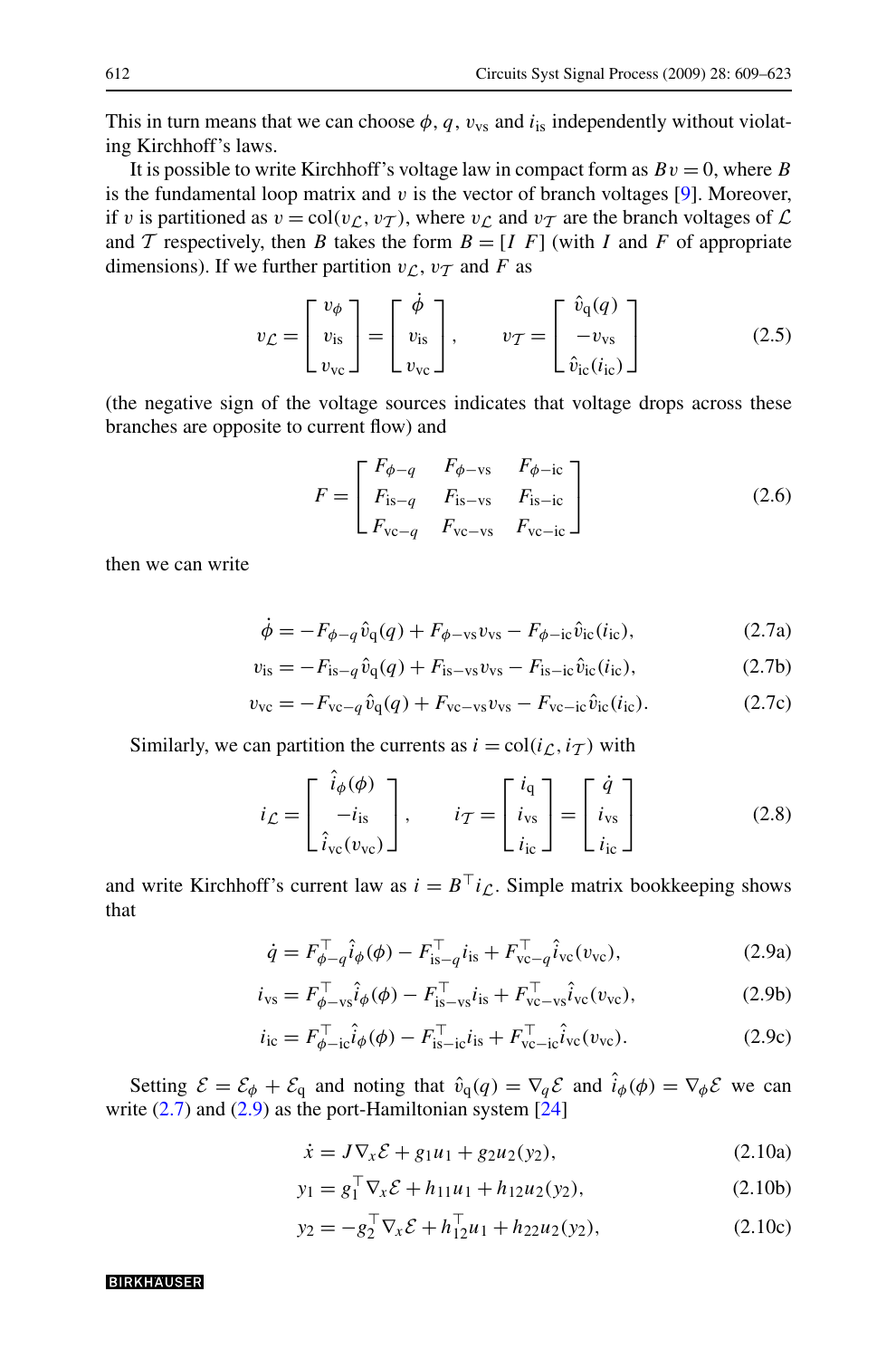*g*<sup>2</sup> =

<span id="page-4-0"></span>with state  $x = \text{col}(\phi, q)$ , inputs  $u_1 = \text{col}(v_{\text{vs}}, i_{\text{is}})$  and  $u_2 = \text{col}(\hat{v}_{\text{ic}}(i_{\text{ic}}), \hat{i}_{\text{vc}}(v_{\text{vc}}))$ , outputs  $y_1 = \text{col}(i_{\text{vs}}, v_{\text{is}})$  and  $y_2 = \text{col}(i_{\text{ic}}, v_{\text{vc}})$ , and topological relationships

$$
J = \begin{bmatrix} 0 & -F_{\phi-q} \\ F_{\phi-q}^{\top} & 0 \end{bmatrix}, \qquad g_1 = \begin{bmatrix} F_{\phi-\text{vs}} & 0 \\ 0 & -F_{\text{is}-q}^{\top} \end{bmatrix}, \tag{2.11}
$$

$$
= \begin{bmatrix} -F_{\phi-\mathrm{ic}} & 0\\ 0 & F_{\mathrm{vc}-q}^{\top} \end{bmatrix}, \qquad h_{11} = \begin{bmatrix} 0 & -F_{\mathrm{is}-\mathrm{vs}}^{\top}\\ F_{\mathrm{is}-\mathrm{vs}} & 0 \end{bmatrix}, \tag{2.12}
$$

$$
h_{12} = \begin{bmatrix} 0 & F_{\text{vc}-\text{vs}}^{\top} \\ -F_{\text{is}-\text{ic}} & 0 \end{bmatrix}, \qquad h_{22} = \begin{bmatrix} 0 & F_{\text{vc}-\text{ic}}^{\top} \\ -F_{\text{vc}-\text{ic}} & 0 \end{bmatrix}.
$$
 (2.13)

For ease of notation, whenever clear from the context, we drop the sub-index from the gradient operator, e.g., we write  $\nabla \mathcal{E}$  instead of  $\nabla_x \mathcal{E}$ .

A feature of the network representation given in  $(2.10)$  $(2.10)$  is that the power-flow relationship is clearly revealed. Indeed, the time derivative of the energy is

$$
\dot{\mathcal{E}} = \nabla \mathcal{E}^\top (J \nabla \mathcal{E} + g_1 u_1 + g_2 u_2) \n= \nabla \mathcal{E}^\top J \nabla \mathcal{E} + (y_1 - h_{11} u_1 - h_{12} u_2)^\top u_1 \n- (y_2 - h_{12}^\top u_1 - h_{22} u_2)^\top u_2
$$
\n(2.14)

so, by noting that  $J$ ,  $h_{11}$  and  $h_{22}$  are skew symmetric, we verify that

$$
\dot{\mathcal{E}} = y_1^\top u_1 - y_2^\top u_2,\tag{2.15}
$$

which shows that the rate at which the stored energy increases equals the difference between the power delivered by the sources and the power dissipated by the resistors.

*Remark 2.4* Notice that for system [\(2.10](#page-3-0)) to be well defined it is necessary that a unique  $y_2$ —solution of ([2.10c](#page-3-0))—exists. In this paper we assume that such a  $y_2$  exists. The interested reader is referred to  $[19, 22]$  $[19, 22]$  $[19, 22]$  $[19, 22]$  $[19, 22]$ , where sufficient conditions for existence and uniqueness can be found.

*Remark 2.5* If the characteristics of inductors and capacitors ([2.1](#page-1-0)) are bijective, it is possible to relax Assumption [2.3](#page-2-0) by finding a reduced equivalent network containing no inductor cut sets or capacitor loops. A precise notion of equivalence, as well as the explicit procedure to carry out the transformation, can be found in [[21\]](#page-14-0), see also [\[6](#page-13-0)]. Note, however, that in the general nonlinear case, practical use of these procedures is impeded by the requirement of an explicit solution of  $(2.10)$  $(2.10)$  $(2.10)$ . An alternative way to relax Assumption [2.3](#page-2-0) is to enforce Kirchhoff's laws using the notion of port-Hamiltonian models with constraints [[15\]](#page-14-0).

*Example* As an example, consider the circuit shown in Fig. [2](#page-5-0). We model the diode as a nonlinear, voltage controlled resistor characterized by

$$
i_{\rm vc_1} = I_{\rm s_1} \left( \exp\left(\frac{v_{\rm vc_1}}{V_{\rm T}}\right) - 1 \right),\tag{2.16}
$$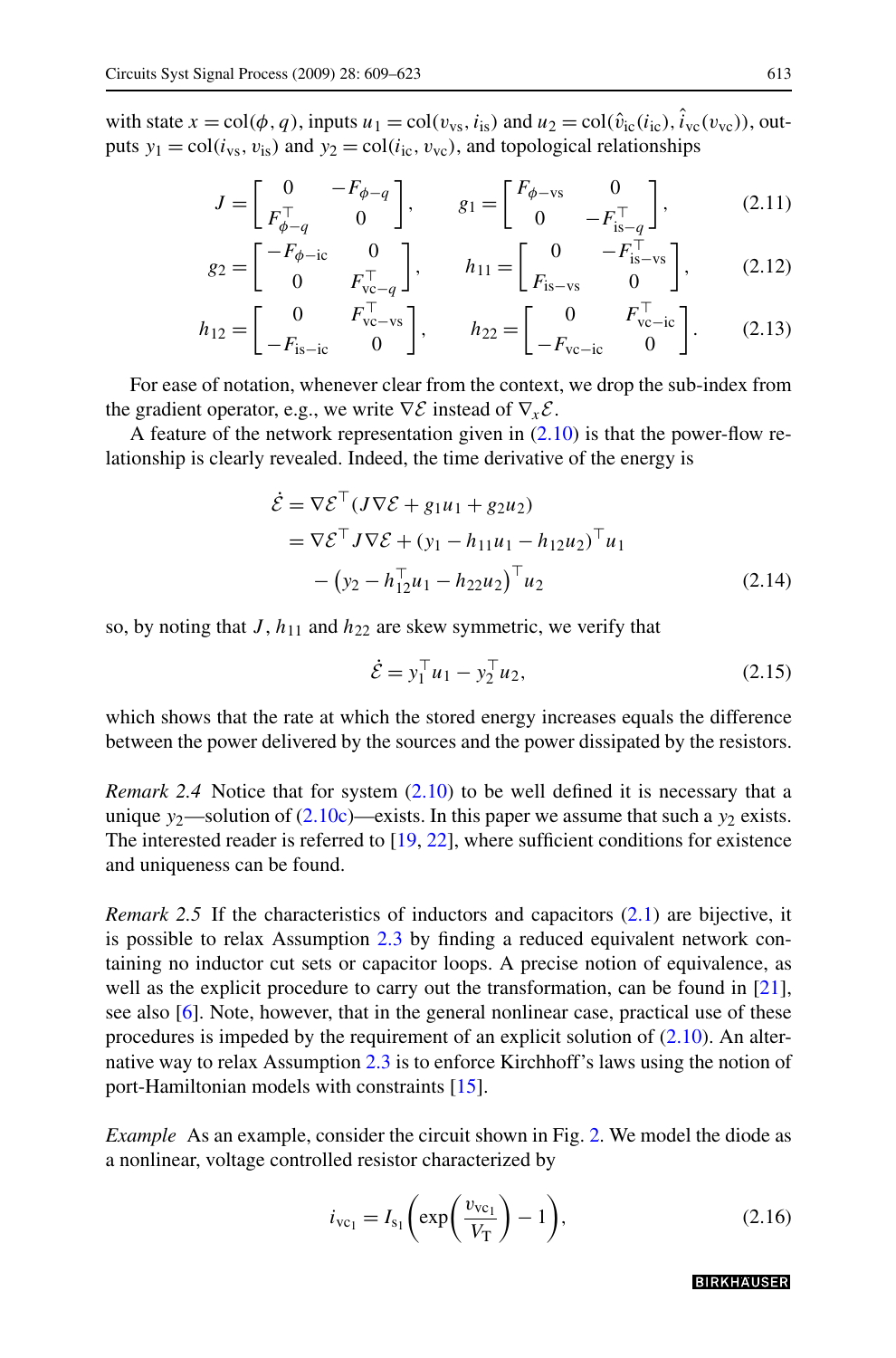## <span id="page-5-0"></span>**Fig. 2** A nonlinear RLC circuit



where  $I_{s_1}$  is the saturation current and  $V_T = 25$  mV. The other dissipative elements are a linear conductance governed by  $i_{\text{vc}_2} = Gv_{\text{vc}_2}$  and the linear resistor  $v_{\text{ic}} = Ri_{\text{ic}}$ . The nonlinear inductor, described by

$$
i_{\phi} = I_{\mathbf{s}_{\phi}} \tanh\left(\frac{\phi}{\delta_{\phi}}\right),\tag{2.17}
$$

saturates at a current  $I_{s_\phi}$  and has, at the origin, an incremental inductance of  $\delta_\phi/I_{s_\phi}$ . For simplicity, we consider linear capacitors of the form  $v_{q_1} = q_1/C_1$  and  $v_{q_2} =$ *q*2*/C*2.

The directed graph corresponding to the circuit is given in Fig. [3.](#page-6-0) The tree that satisfies Assumption [2.3](#page-2-0) has been highlighted with thick lines.

The energy of the circuit is given by

$$
\mathcal{E} = I_{s_{\phi}} \delta_{\phi} \ln \left( \left| \cosh \left( \frac{\phi}{\delta_{\phi}} \right) \right| \right) + \frac{q_1^2}{2C_1} + \frac{q_2^2}{2C_2} + \mathcal{E}(0) \tag{2.18}
$$

and its gradient by

$$
\nabla \mathcal{E} = \begin{bmatrix} I_{s_{\phi}} \tanh(\phi/\delta_{\phi}) \\ q_1/C_1 \\ q_2/C_2 \end{bmatrix} . \tag{2.19}
$$

Recall that  $F = \{F_{\lambda-\tau}\}\$ ,  $\lambda \in \mathcal{L}$ ,  $\tau \in \mathcal{T}$  is constructed according to the following rule:

$$
F_{\lambda-\tau} = \begin{cases} 1 & \text{if } \tau \text{ is in the loop formed by } \lambda \text{ and} \\ 0 & \text{if } \tau \text{ is not in the loop formed by } \lambda, \\ -1 & \text{if } \tau \text{ is in the loop formed by } \lambda \text{ but} \\ \text{their directions are opposite.} \end{cases} \tag{2.20}
$$

Since there are no current sources, the matrix *F* reduces to

$$
F = \begin{bmatrix} F_{\phi-q} & F_{\phi-\text{vs}} & F_{\phi-\text{ic}} \\ \frac{\text{F}_{\text{vc}-q}}{\text{F}_{\text{vc}-q}} & F_{\text{vc}-\text{vs}} & F_{\text{vc}-\text{ic}} \end{bmatrix} = \begin{bmatrix} -1 & 1 & 0 & 0 \\ 1 & 0 & 1 & 1 \\ 0 & -1 & 0 & 0 \end{bmatrix}.
$$
 (2.21)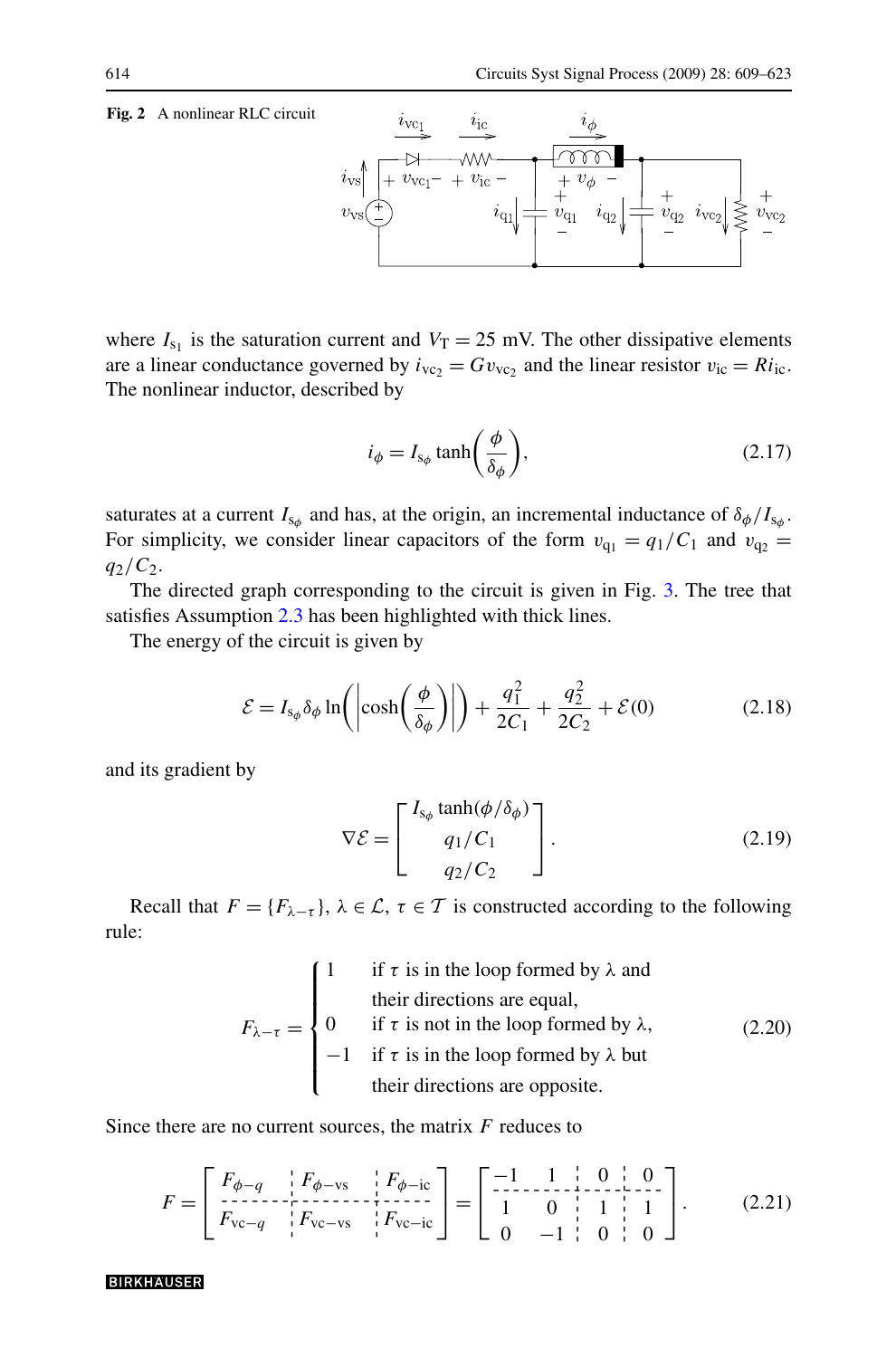<span id="page-6-0"></span>



$$
\begin{bmatrix} \dot{\phi} \\ \dot{q}_1 \\ \dot{q}_2 \end{bmatrix} = \begin{bmatrix} 0 & 1 & -1 \\ -1 & 0 & 0 \\ 1 & 0 & 0 \end{bmatrix} \nabla \mathcal{E} + \begin{bmatrix} 0 & 0 & 0 \\ 0 & 1 & 0 \\ 0 & 0 & -1 \end{bmatrix} u_2,
$$
 (2.22a)

$$
i_{\rm vs} = [0 \quad 1 \quad 0] \, u_2,\tag{2.22b}
$$

$$
\begin{bmatrix} i_{\rm ic} \\ v_{\rm vc_1} \\ v_{\rm vc_2} \end{bmatrix} = \begin{bmatrix} 0 & 0 & 0 \\ 0 & -1 & 0 \\ 0 & 0 & 1 \end{bmatrix} \nabla \mathcal{E} + \begin{bmatrix} 0 \\ 1 \\ 0 \end{bmatrix} v_{\rm vs} + \begin{bmatrix} 0 & 1 & 0 \\ -1 & 0 & 0 \\ 0 & 0 & 0 \end{bmatrix} u_2, \quad (2.22c)
$$

where

$$
u_2 = \hat{u}_2(y_2) = \begin{bmatrix} Ri_{ic} \\ I_{s_1}(\exp(v_{vc_1}/V_{T}) - 1) \\ Gv_{vc_2} \end{bmatrix}.
$$
 (2.23)

### **3 Relative Passivity and Global Output Regulation via PI Control**

In this section, we study the problem of global output regulation of RLC networks described by [\(2.10\)](#page-3-0). We will exploit their port-Hamiltonian structure to show that, under some suitable additional conditions on their characteristic functions, the problem can be solved with a simple PI controller.

It is well known [[24\]](#page-14-0) that output regulation to *zero* of systems of the form

$$
\dot{x} = f(x) + g(x)u, \qquad y = h(x), \tag{3.1}
$$

is relatively simple if the map  $u \mapsto y$  is passive with a non-negative storage function; that is, if there exists a scalar function  $V(x) \ge 0$  such that  $V \le u^{\top}y$ . In this case, a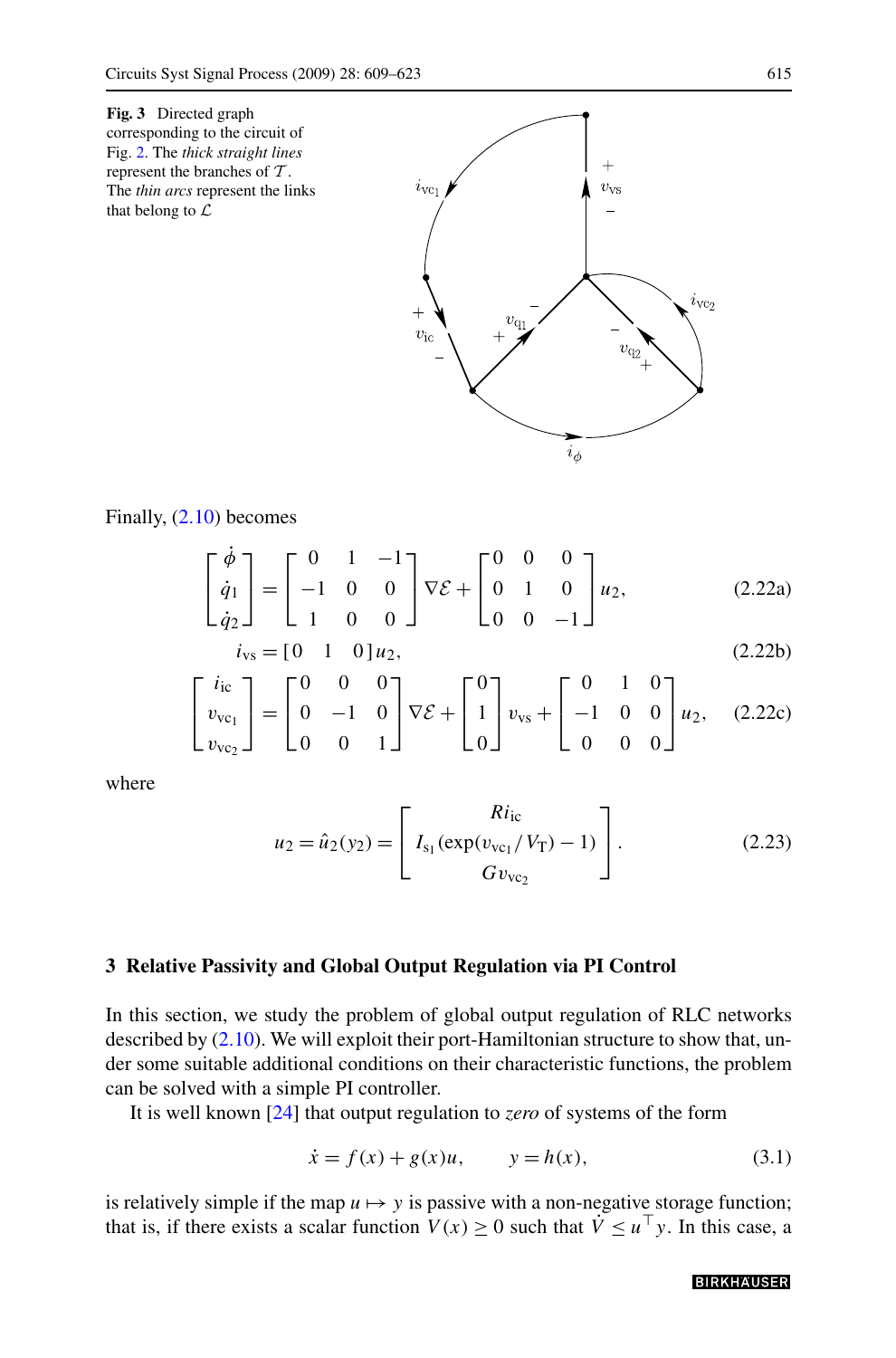<span id="page-7-0"></span>simple proportional controller,  $u = -K_P y$  with  $K_P = K_P^{\top} > 0$ , ensures that (along all bounded trajectories)  $y(t) \rightarrow 0$ . Regulation will be global if the storage function is radially unbounded, which ensures boundedness of all trajectories.

It is widely known that RLC networks consisting of passive inductors, capacitors and resistors are passive [[9\]](#page-14-0). This can be readily seen for circuits described by [\(2.10\)](#page-3-0), using [\(2.15\)](#page-4-0),  $y_2^\top u_2 \ge 0$ , and the fact that  $\mathcal E$  is non-negative for passive inductors and capacitors. In most practical applications of RLC circuits the control objective is not to drive the output to zero but to a desired value  $y_1^* \neq 0$ . In this case it is natural to look for passivity *relative* to  $y_1^*$  and its corresponding input [[10\]](#page-14-0). More precisely, instead of looking for passivity of the map  $u_1 \mapsto y_1$ , we look for passivity of the map  $\tilde{u}_1 \mapsto \tilde{y}_1$ , where  $\tilde{u}_1 \triangleq u_1 - u_1^*$ ,  $\tilde{y}_1 \triangleq y_1 - y_1^*$  and  $u_1^*, x^*$  satisfy

$$
0 = J \nabla \mathcal{E}^{\star} + g_1 u_1^{\star} + g_2 u_2 (y_2^{\star}), \qquad (3.2a)
$$

$$
y_1^* = g_1 \nabla \mathcal{E}^* + h_{11} u_1^* + h_{12} u_2 (y_2^*), \tag{3.2b}
$$

$$
y_2^* = -g_2 \nabla \mathcal{E}^* + h_{12}^\top u_1^* + h_{22} u_2(y_2^*)
$$
 (3.2c)

with  $\nabla \mathcal{E}^{\star} \triangleq \nabla \mathcal{E}|_{x=x^{\star}}$  for some  $y_2^{\star}$ .

Passive linear systems are passive relative to any equilibrium input–output pair  $(u_1^{\star}, y_1^{\star})$ , a property that is simply revealed by shifting the origin in the state space model ([3.1](#page-6-0)) and noting that the storage function for the map  $u \mapsto y$  will also qualify as a storage function for  $\tilde{u} \mapsto \tilde{y}$ . Although this is in general not true for nonlinear systems [\[14](#page-14-0)], it follows from Assumption [2.3](#page-2-0) that the voltage of each element of *v*<sub>C</sub> (in particular those of  $\dot{\phi}$ ) is a *linear* function of the voltages of *v*<sub>T</sub> (cf. ([2.7a](#page-3-0))). Likewise, the current of each element of  $i<sub>T</sub>$  (in particular those of  $\dot{q}$ ) is a linear function of the currents of  $i_L$  (cf.  $(2.9a)$  $(2.9a)$ ). This known fact [\[7](#page-14-0)] is nicely captured in ([2.10a](#page-3-0)) and suggests that, for this class of RLC networks, relative passivity holds. To prove it we need to strengthen Assumption [2.1](#page-1-0), which was made for modeling purposes only.

**Assumption 3.1** The characteristics of the inductors and capacitors are strictly increasing and continuously differentiable. Those of the resistors are monotone nondecreasing. (Recall that *f* :  $\mathbb{R}^n$  →  $\mathbb{R}^n$  is monotone non-decreasing if  $(a-b)$ <sup> $(x)$ </sup> (*f*  $(a)$ −  $f(b)$ ) ≥ 0,  $\forall a, b \in \mathbb{R}^n$ . It is strictly increasing if the inequality is strict whenever  $a \neq b$ .)

**Lemma 3.2** *Under Assumption* 3.1 *the map*  $\tilde{u}_1 \mapsto \tilde{y}_1$  *is passive with the positive definite storage function*

$$
H(x) \triangleq \mathcal{E}(x) - (x - x^{\star})^{\top} \nabla \mathcal{E}^{\star} - \mathcal{E}(x^{\star}),
$$
\n(3.3)

*which is*, *furthermore*, *strictly convex*.

*Proof* Since  $\nabla \mathcal{E} = \text{col}(\hat{i}_{\phi}(\phi), \hat{v}_{q}(q))$  and the inductors' and capacitors' characteristics are strictly increasing, we get that  $\mathcal E$  is strictly convex [\[13](#page-14-0), p. 185]. It is immedi-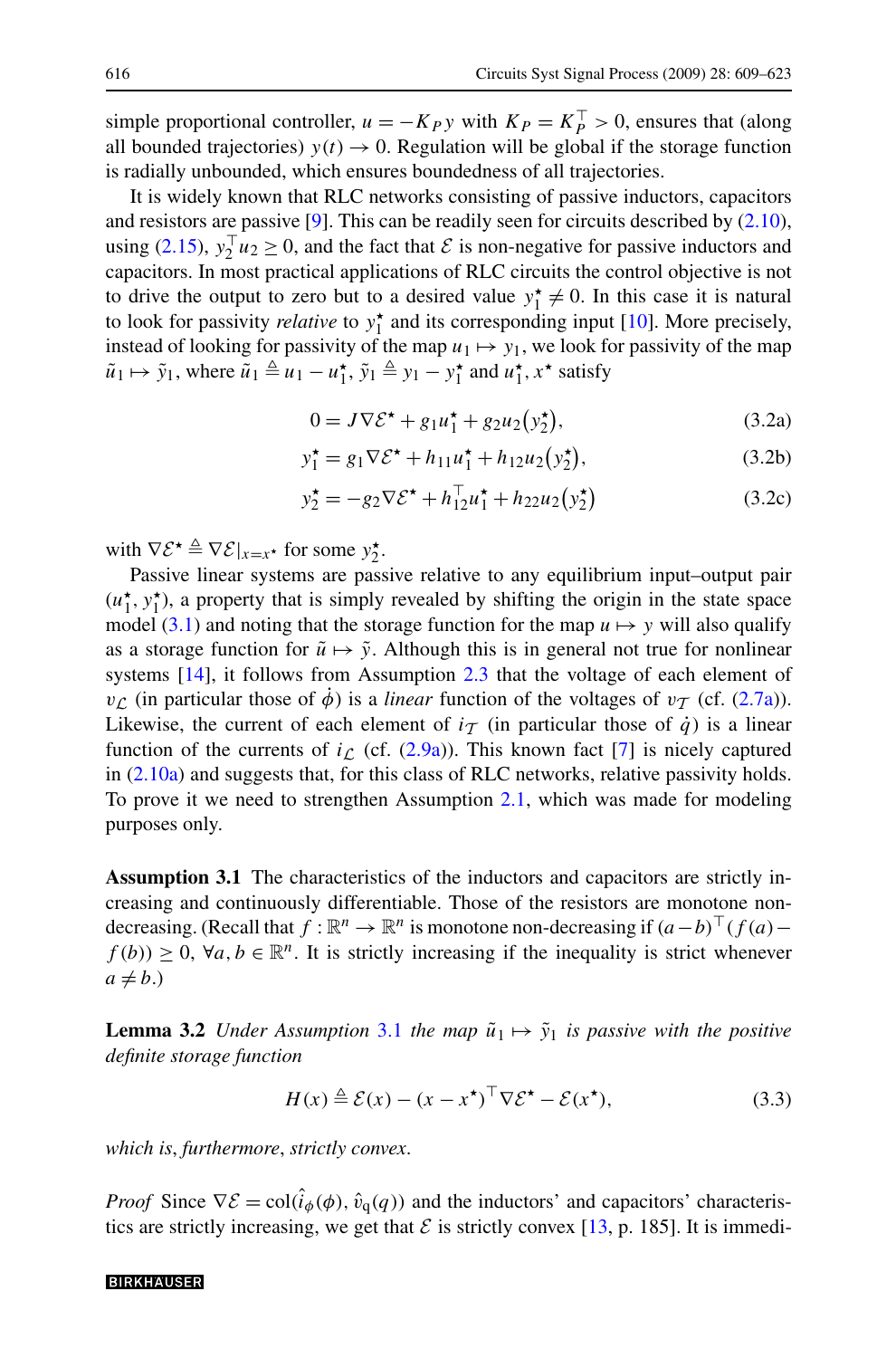<span id="page-8-0"></span>ately verified that

$$
H(a\lambda + (1 - \lambda)b) - [\lambda H(a) + (1 - \lambda)H(b)]
$$
  
=  $\mathcal{E}(a\lambda + (1 - \lambda)b) - [\lambda \mathcal{E}(a) + (1 - \lambda)\mathcal{E}(b)],$  (3.4)

which proves that strict convexity of  $\mathcal E$  is equivalent to strict convexity of  $H$ . Moreover, since  $\nabla H(x^*) = 0$ ,  $H(x^*) = 0$  is a unique global minimum and therefore *H* is positive definite (with respect to  $x^*$ ).

The network  $(2.10)$  can be written in terms of  $\tilde{u}$  and  $\tilde{y}$  as follows:

$$
\dot{x} = J \nabla \mathcal{E} + g_1 u_1^{\star} + g_1 \tilde{u}_1 + g_2 u_2^{\star} + g_2 \tilde{u}_2
$$
  
=  $J(\nabla \mathcal{E} - \nabla \mathcal{E}^{\star}) + g_1 \tilde{u}_1 + g_2 \tilde{u}_2,$  (3.5a)

$$
\tilde{y}_1 = g_1^\top (\nabla \mathcal{E} - \nabla \mathcal{E}^\star) + h_{11} \tilde{u}_1 + h_{12} \tilde{u}_2,\tag{3.5b}
$$

$$
\tilde{y}_2 = -g_2^{\top} (\nabla \mathcal{E} - \nabla \mathcal{E}^{\star}) + h_{12}^{\top} \tilde{u}_1 + h_{22} \tilde{u}_2, \tag{3.5c}
$$

where the second line is due to  $(3.2a)$  $(3.2a)$ . The derivative of *H* is then obtained as before:

$$
\dot{H} = (\nabla \mathcal{E} - \nabla \mathcal{E}^*)^{\top} (J(\nabla \mathcal{E} - \nabla \mathcal{E}^*) + g_1 \tilde{u}_1 + g_2 \tilde{u}_2)
$$
  
=  $\tilde{y}_1^{\top} \tilde{u}_1 - \tilde{y}_2^{\top} \tilde{u}_2.$  (3.6)

Finally, the monotonicity of the resistors leads to  $\dot{H} \leq \tilde{y}_1^\top \tilde{u}_1$ .

*Remark 3.3* Strict convexity of  $\mathcal E$  might seem too strong if all that we need is an *H* bounded from below. The reason for imposing strict convexity is that, together with the existence of a minimum, it implies radial unboundedness [\[14](#page-14-0)]. This will prove useful for global stabilization later on.

As indicated above, the output of a passive system can be regulated to zero with a proportional feedback. In the present context, this evokes a control law of the form  $\tilde{u}_1 = -K_P \tilde{y}_1$ , whose implementation  $u_1 = -K_P \tilde{y} + u_1^*$  clearly requires the exact value of the feed-through term  $u_1^*$ . The latter—obtained from the solution of [\(3.2](#page-7-0))—requires a precise knowledge of the system parameters, rendering the controller highly non-robust. This problem can be surmounted by the use of an integral action, as shown in the following theorem.

**Theorem 3.4** *Consider network* [\(2.10\)](#page-3-0). *Under Assumption* [3.1](#page-7-0) *the PI controller*

$$
\dot{\xi} = -\tilde{y}_1,\tag{3.7a}
$$

$$
u_1 = K_1 \xi - K_P \tilde{y}_1 \tag{3.7b}
$$

*with*  $K_I = K_I^{\top} > 0$  *and*  $K_P = K_P^{\top} > 0$  *ensures that for all initial conditions*,  $y_1(t)$ *converges asymptotically to*  $y_1^{\star}$ *, that is,* 

$$
\lim_{t \to \infty} y_1(t) = y_1^*.
$$
\n(3.8)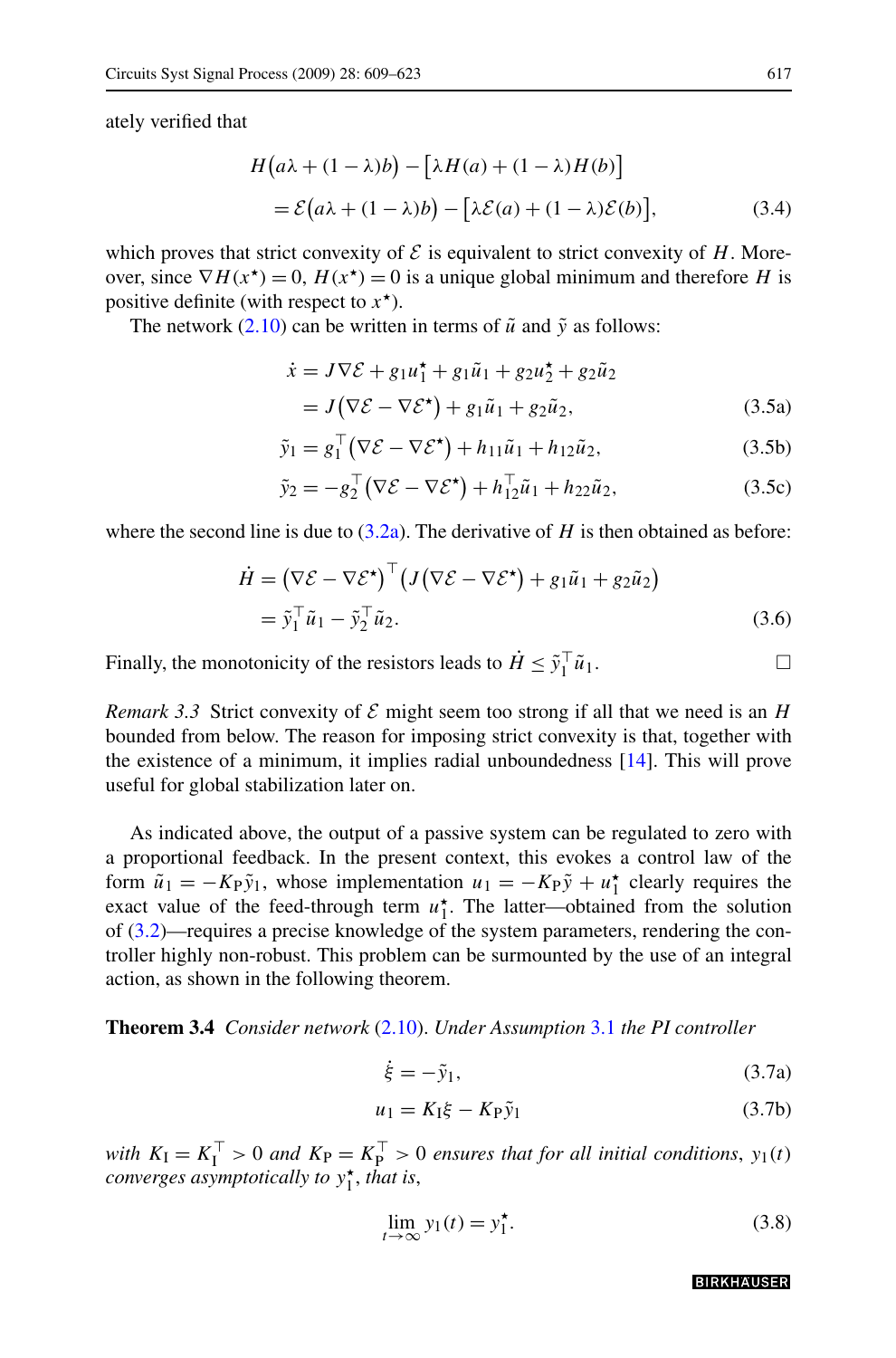*Moreover, it globally stabilizes the equilibrium point*  $(x^*, \xi^* \triangleq K_1^{-1}u^*)$ . (*By global stability we mean stability in the sense of Lyapunov plus boundedness of the solutions for every initial condition*.) *If in addition*, *the closed-loop system* ([2.10\)](#page-3-0), [\(3.7\)](#page-8-0) *satisfies the detectability condition*

$$
\tilde{y}_1(t) \equiv 0 \quad \Longrightarrow \quad \lim_{t \to \infty} (x(t), \xi(t)) = (x^*, \xi^*), \tag{3.9}
$$

*then the equilibrium is globally asymptotically stable*.

*Proof* It is straightforward to see that the (shifted) candidate Lyapunov function

$$
V(x,\xi) = H(x) + \frac{1}{2} (\xi - \xi^{\star})^{\top} K_{I} (\xi - \xi^{\star})
$$
 (3.10)

is indeed a Lyapunov function:

$$
\dot{V} = \dot{H} + \dot{\xi}^{\top} K_{I} (\xi - \xi^{\star})
$$
\n
$$
= \tilde{y}_{1}^{\top} \tilde{u}_{1} - \tilde{y}_{2}^{\top} \tilde{u}_{2} - \tilde{y}_{1}^{\top} K_{I} (\xi - \xi^{\star})
$$
\n
$$
= \tilde{y}_{1}^{\top} \tilde{u}_{1} - \tilde{y}_{2}^{\top} \tilde{u}_{2} - \tilde{y}_{1}^{\top} (\tilde{u}_{1} + K_{P} \tilde{y}_{1})
$$
\n
$$
= -\tilde{y}_{2}^{\top} \tilde{u}_{2} - \tilde{y}_{1}^{\top} K_{I} \tilde{y}_{1} \leq 0. \qquad (3.11)
$$

The second equation is due to  $(3.6)$  and  $(3.7a)$  $(3.7a)$ , while the third is due to  $(3.7b)$  and the definition of  $\xi^*$ . Non-positivity is due to the monotonicity of the resistors and the positive definiteness of *K*I. It follows then from standard Lyapunov theory that  $(x^*, \xi^*)$  is stable. Since *V* is also radially unbounded (see Remark [3.3\)](#page-8-0) the solutions remain bounded for any initial condition [\[16](#page-14-0), p. 124]. From LaSalle's invariance prin-ciple [\[20](#page-14-0), p. 66] we conclude that  $y_1(t)$  converges to  $y_1^*$  and that the detectability condition  $(3.9)$  leads to asymptotic stability.

*Example* (cont.) The derivatives of the inductor's and capacitors' characteristics are, respectively,

$$
\frac{I_{s_{\phi}}}{\delta_{\phi}} \operatorname{sech}^{2}\left(\frac{\phi}{\delta_{\phi}}\right), \qquad \frac{1}{C_{1}} \quad \text{and} \quad \frac{1}{C_{2}}.
$$

Those of the resistive elements are

$$
R, \qquad \frac{I_{s_1}}{V_{\rm T}} \exp\left(\frac{v_{\rm vc_1}}{V_{\rm T}}\right) \quad \text{and} \quad G.
$$

Assumption [3.1](#page-7-0) is verified, since strict positivity of the derivatives implies strict monotonicity.

In order to obtain the equilibrium input–output pairs, it is necessary to solve  $(3.2)$  $(3.2)$  $(3.2)$ :

$$
y_2^{\star} = \begin{bmatrix} i_{\text{ic}}^{\star} \\ v_{\text{vc}_1}^{\star} \\ v_{\text{vc}_2}^{\star} \end{bmatrix} = \begin{bmatrix} y_1^{\star} \\ V_{\text{T}} \ln(y_1^{\star}/I_{s_1} + 1) \\ y_1^{\star}/G \end{bmatrix},
$$
(3.12)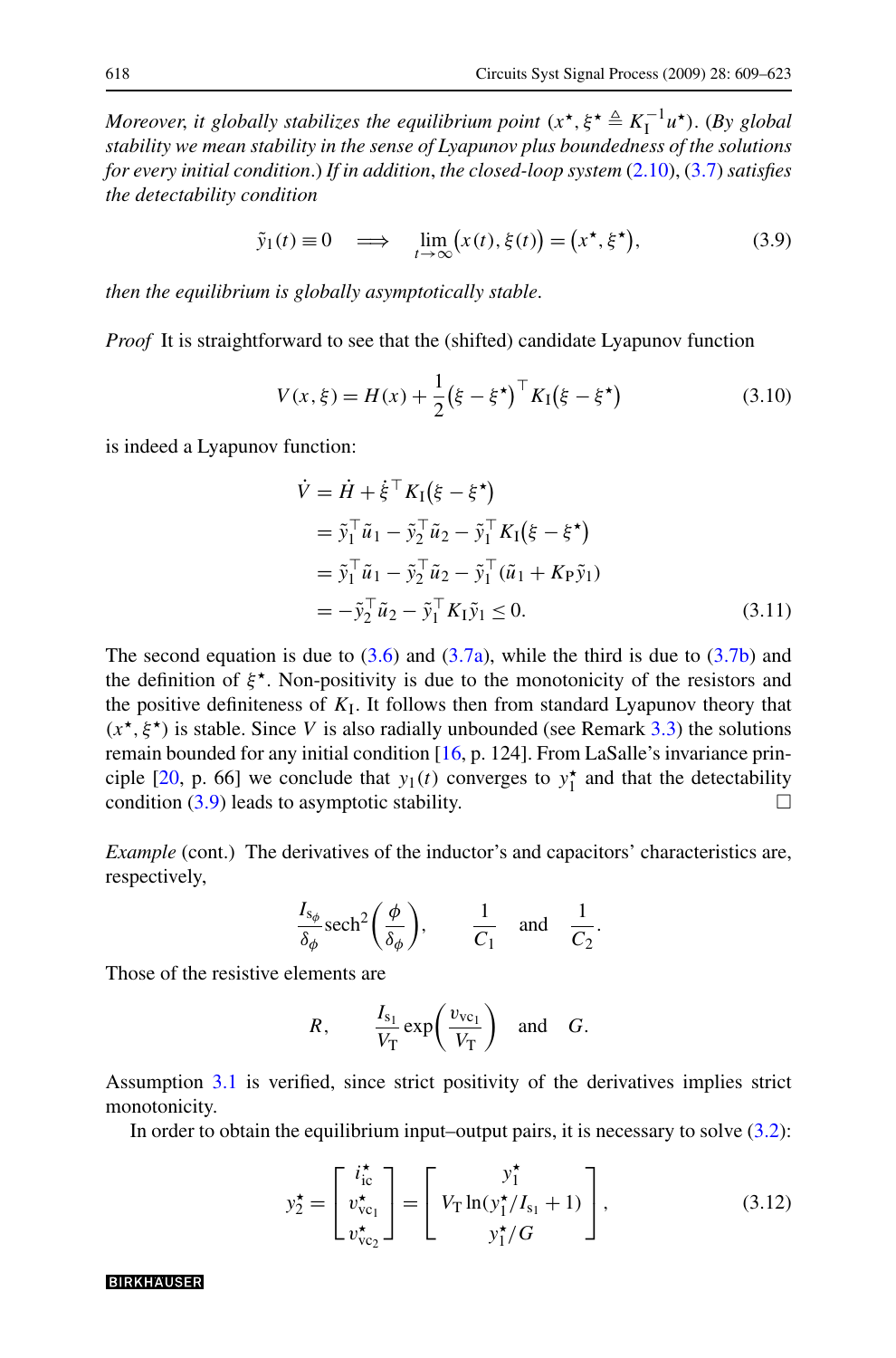

**Fig. 4** Simulated response of the regulated circuit

$$
x^* = \begin{bmatrix} \phi^* \\ q_1^* \\ q_2^* \end{bmatrix} = \begin{bmatrix} \delta_\phi \operatorname{artanh}(y_1^* / I_{s_\phi}) \\ y_1^* C_1 / G \\ y_2^* C_2 / G \end{bmatrix},
$$
(3.13)

$$
u_1^* = v_{\rm vs} = v_{\rm vc_1}^* + y_1^* \left(\frac{1}{G} + R\right).
$$
 (3.14)

Suppose that the system parameters are

$$
I_{s_{\phi}} = 30 \text{ mA}, \qquad \delta_{\phi} = 250 \text{ }\mu\text{Wb}, \qquad C_1 = C_2 = 2 \text{ }\mu\text{F}
$$
 (3.15)

and

$$
R = 100 \Omega
$$
,  $I_{s_1} = 0.1 \mu A$ ,  $G = 1 \text{ mA/V}$ . (3.16)

Suppose further that we want to stabilize the diode's current at  $y_1^* = 10$  mA. For an initial condition

$$
x(0) = \begin{bmatrix} 1 \text{ mWb} \\ 1 \text{ }\mu\text{C} \\ 0.5 \text{ }\mu\text{C} \end{bmatrix},\tag{3.17}
$$

the PI controller [\(3.7\)](#page-8-0), with  $K_I = 500 \text{ V/mA} \cdot \text{s}$  and  $K_P = 100 \Omega$ , produces the set of currents and voltages shown in Fig. 4. It can be seen that both  $y_1$  and  $u_1$  converge to their preset values of 10 mA and 11.3 V respectively.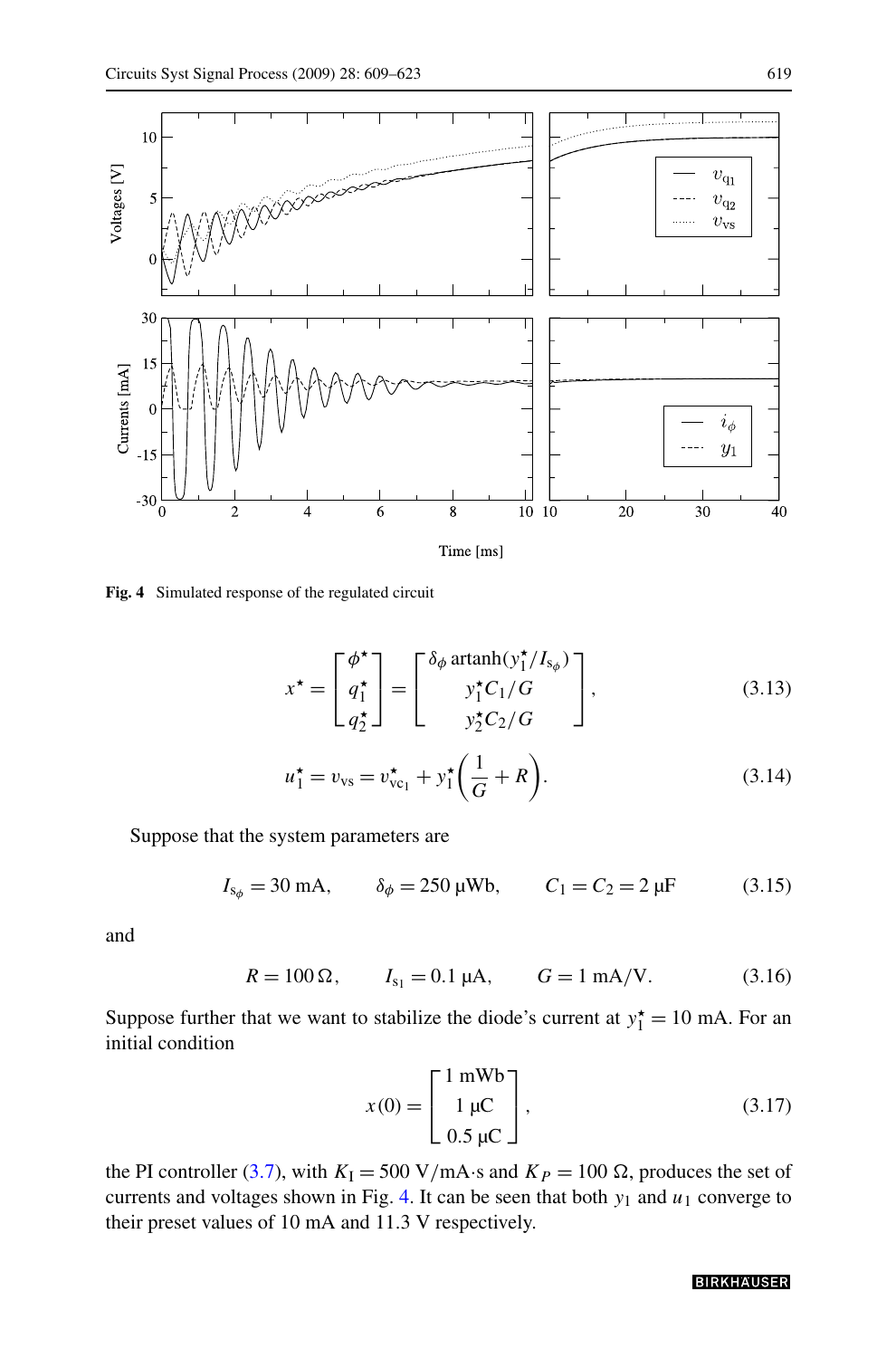

**Fig. 5** A nonlinear RLC circuit with a non-monotonic resistance

*Counter example* To underscore the importance of the monotonicity of the resistors, consider the circuit shown in Fig. 5. The components within the dashed box are modeled as a single voltage controlled resistive port. The remaining resistor is also considered to be voltage controlled. The graph of the circuit is thus partitioned as

$$
v_{\mathcal{T}} = \begin{bmatrix} v_{\mathbf{q}} \\ v_{\mathbf{vs}} \end{bmatrix}, \qquad v_{\mathcal{L}} = \begin{bmatrix} v_{\mathbf{vo}_1} \\ v_{\mathbf{vo}_2} \end{bmatrix}
$$
(3.18)

and the equations of the circuit are

$$
\dot{q} = \hat{i}_{\text{vc}_1}(v_{\text{vc}_1}) - \hat{i}_{\text{vc}_2}(v_{\text{vc}_2}),
$$
\n(3.19a)

$$
i_{\rm vs} = \hat{i}_{\rm vc_1}(v_{\rm vc_1}),\tag{3.19b}
$$

$$
\begin{bmatrix} v_{\text{vc}_1} \\ v_{\text{vc}_2} \end{bmatrix} = \begin{bmatrix} -1 \\ 1 \end{bmatrix} \hat{v}_{\text{q}}(q) + \begin{bmatrix} 1 \\ 0 \end{bmatrix} v_{\text{vs}}.
$$
 (3.19c)

The single resistor and the capacitor are assumed to be linear with characteristics

$$
i_{\text{vc}_1} = G v_{\text{vc}_1}
$$
 and  $v_q = \frac{1}{C} q$ . (3.20)

According to [\[23](#page-14-0)], the nonlinear port exhibits an N-type negative differential resistance (NDR), like the one shown in Fig. [6.](#page-12-0)

Suppose that

$$
G = 10 \text{ mA/V}, \qquad C = 10 \text{ µF}
$$
 (3.21)

and that the transistors and resistors are such that measurements produce the set of points shown in Fig. [6](#page-12-0). Suppose further that we want to set the output current  $y_1^* = i_{\text{vs}}^*$ at 5 mA, so we construct the controller  $(3.7)$  with

$$
K_{\rm P} = 2\frac{1}{G}
$$
 and  $K_{\rm I} = 2C$ . (3.22)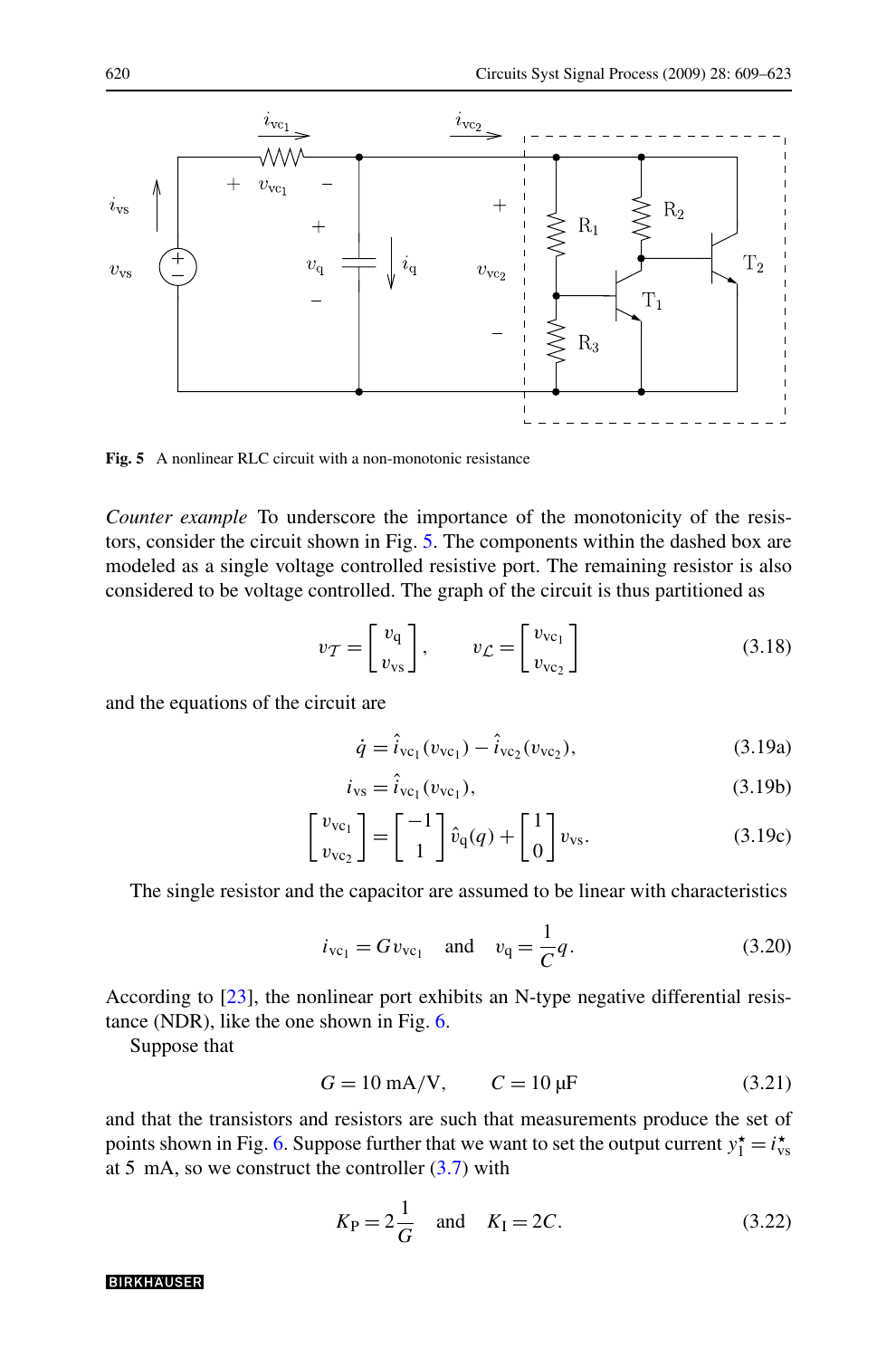<span id="page-12-0"></span>

**Fig. 6** Characteristic of the N-type negative differential resistance



**Fig. 7** Simulated response with initial condition  $\hat{v}_q(q(0)) = 10$  V

For an initial condition of 0*.*1 mC, the voltage of the capacitor equals 10 V. Since at this voltage the differential resistance is positive, we can expect the state of the circuit to converge to the desired value (see Fig. 7). On the other hand, an initial condition of 0.5 mC sets a voltage of the capacitor which is within the NDR zone. It can be seen (Fig. [8](#page-13-0)) that the output of the circuit does not converge to the desired value. Moreover, the state and the control diverge. Thus, the closed-loop circuit is locally stable, but not globally.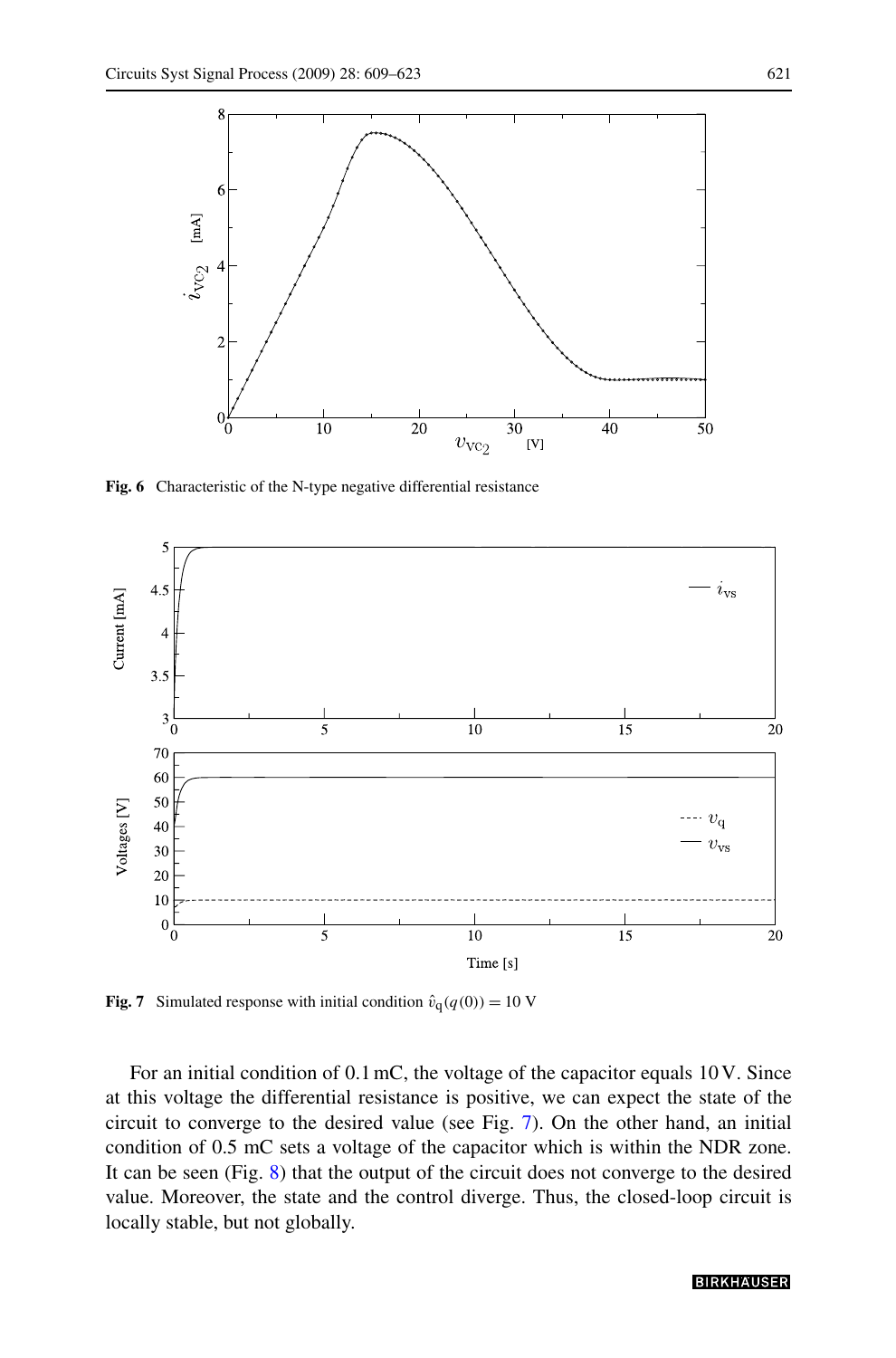<span id="page-13-0"></span>

**Fig. 8** Simulated response with initial condition  $\hat{v}_q(q(0)) = 50$  V

# **4 Conclusions**

We have identified in this paper a large class of nonlinear RLC circuits that can be (globally) stabilized with simple PI controllers. Instrumental for our proof was the establishment of the property of relative passivity, which is satisfied by RLC circuits with monotonic characteristic functions. It has been shown that the incorporation of the integral action robustifies the controller, obviating the need for an exact knowledge of the circuit parameters. This well-known property of PI controllers—which underlies its huge popularity in applications—is particularly critical where the implementation of a purely proportional control action requires the computation of the constant input associated to a desired equilibrium. Current research is under way to explore the use of relative passivity to induce oscillations on the circuit, a behavior that is desired in many practical problems.

### **References**

- 1. G.M. Bernstein, M.A. Liberman, A method for obtaining a canonical Hamiltonian for nonlinear LC circuits. IEEE Trans. Circuits Syst. **36**, 411–420 (Mar. 1989)
- 2. G. Blankenstein, Geometric modeling of nonlinear RLC circuits. IEEE Trans. Circuits Syst. I **52**, 396–404 (Feb. 2005)
- 3. R.K. Brayton, J.K. Moser, A theory of nonlinear networks. I. Q. Appl. Math. **12**, 1–33 (Apr. 1964)
- 4. R.K. Brayton, J.K. Moser, A theory of nonlinear networks. II. Q. Appl. Math. **12**, 81–104 (July 1964)
- 5. C.I. Byrnes, F.D. Priscoli, A. Isidori, *Output Regulation of Nonlinear Systems* (Birkhäuser, Boston, 1997)
- 6. L.W. Cahill, On the selection of state variables for nonlinear RLC networks. IEEE Trans. Circuit Theory **16**, 553–555 (Nov. 1969)